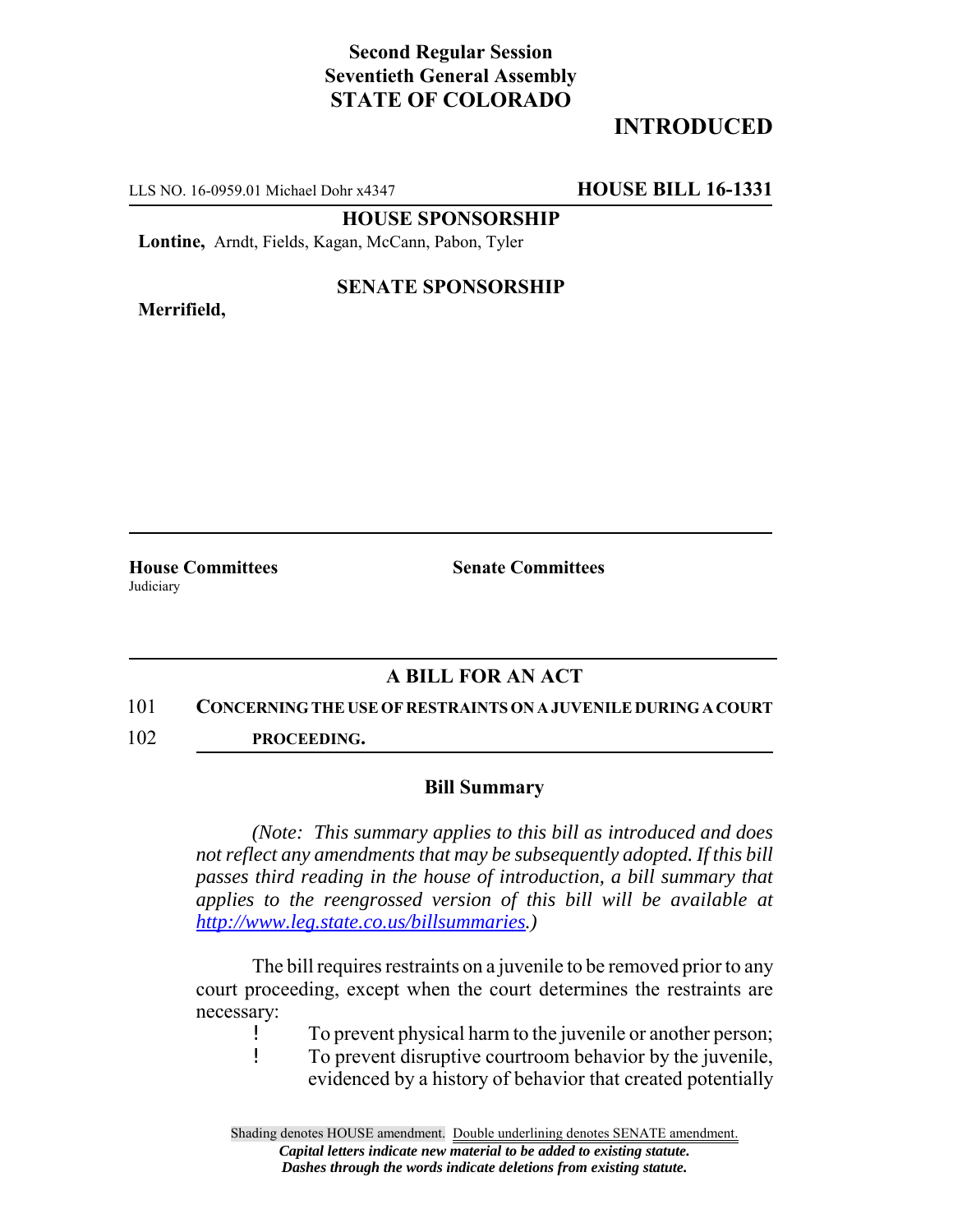harmful situations or presented substantial risk of physical harm; or

! To prevent the juvenile, from fleeing the courtroom, when evidenced by an escape history or other relevant factors.

The prosecution, sheriff, or any other detention or pretrial personnel may request that an individual juvenile be restrained in the courtroom. The court shall provide the juvenile's attorney an opportunity to be heard before the court allows the use of restraints on a juvenile. The court may conduct a hearing on the use of restraints without the juvenile being present.

- *Be it enacted by the General Assembly of the State of Colorado:*
- **SECTION 1. Legislative declaration.** (1) The general assembly hereby finds and declares that:
- (a) The purpose of the juvenile justice system is to provide a rehabilitative and not solely punitive approach to juvenile delinquency, and the indiscriminate use of physical restraints on a juvenile undermines the rehabilitative goals of the juvenile justice system;
- (b) The national center for mental health and juvenile justice suggests that the use of physical restraints on a juvenile can be traumatic and psychologically harmful; and
- (c) The use of physical restraints, such as handcuffs, chains, irons, or straitjackets, during a court proceeding is particularly problematic in light of the need for the court to focus on the rehabilitation of and positive interaction with the juvenile.
- (2) Therefore, it is the responsibility of the court to determine what least restrictive alternative is used by a law enforcement officer when a juvenile is before the court for a hearing regarding a juvenile delinquency action, consistent with the goals of the "Colorado Children's Code".
- **SECTION 2.** In Colorado Revised Statutes, **add** 19-2-115 as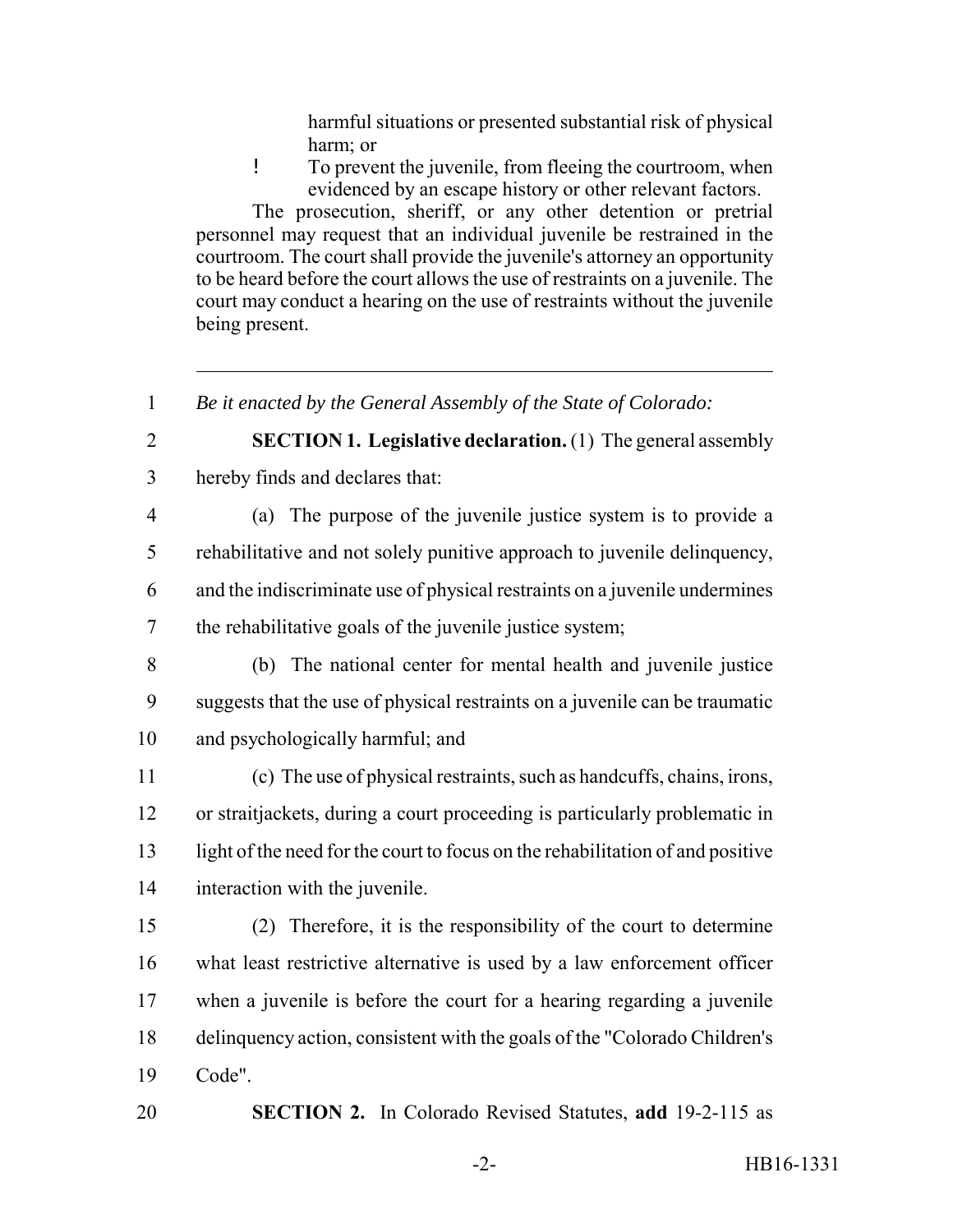follows:

 **19-2-115. Use of restraints on a juvenile.** (1) EXCEPT AS PROVIDED FOR IN SUBSECTION (2) OF THIS SECTION, RESTRAINTS ON A JUVENILE, SUCH AS HANDCUFFS, CHAINS, SHACKLES, IRONS, OR A STRAIGHT JACKET, MUST BE REMOVED PRIOR TO THE START OF A COURT PROCEEDING.

 (2) RESTRAINTS MAY BE USED DURING A COURT PROCEEDING IF THE COURT DETERMINES ON THE RECORD PRIOR TO THAT HEARING THAT RESTRAINTS ARE NECESSARY:

 (a) TO PREVENT PHYSICAL HARM TO THE JUVENILE OR ANOTHER PERSON;

 (b) TO PREVENT DISRUPTIVE COURTROOM BEHAVIOR BY THE JUVENILE, EVIDENCED BY A HISTORY OF BEHAVIOR THAT HAS PLACED OTHERS IN POTENTIALLY HARMFUL SITUATIONS OR OTHER RECENT BEHAVIOR IN WHICH THE JUVENILE PRESENTS A SUBSTANTIAL RISK OF 16 INFLICTING PHYSICAL HARM TO HIMSELF OR HERSELF OR OTHERS; OR

 (c) TO PREVENT THE JUVENILE FROM FLEEING THE COURTROOM, WHEN EVIDENCED BY AN ESCAPE HISTORY OR OTHER RELEVANT FACTORS. (3) (a) THE PROSECUTION, THE SHERIFF, OR ANY OTHER DETENTION OR PRETRIAL PERSONNEL MAY REQUEST, ORALLY OR IN WRITING, THAT AN 21 INDIVIDUAL JUVENILE BE RESTRAINED IN THE COURTROOM BASED UPON 22 THE CRITERIA SET FORTH IN SUBSECTION (2) OF THIS SECTION.

**(b)** THE COURT SHALL PROVIDE THE JUVENILE'S ATTORNEY A FAIR OPPORTUNITY TO BE HEARD BEFORE THE COURT ALLOWS THE USE OF RESTRAINTS ON A JUVENILE.THE COURT MAY CONDUCT A HEARING ON THE USE OF RESTRAINTS WITHOUT THE PRESENCE OF THE JUVENILE.

(4) ANY RESTRAINTS MUST ALLOW A JUVENILE LIMITED